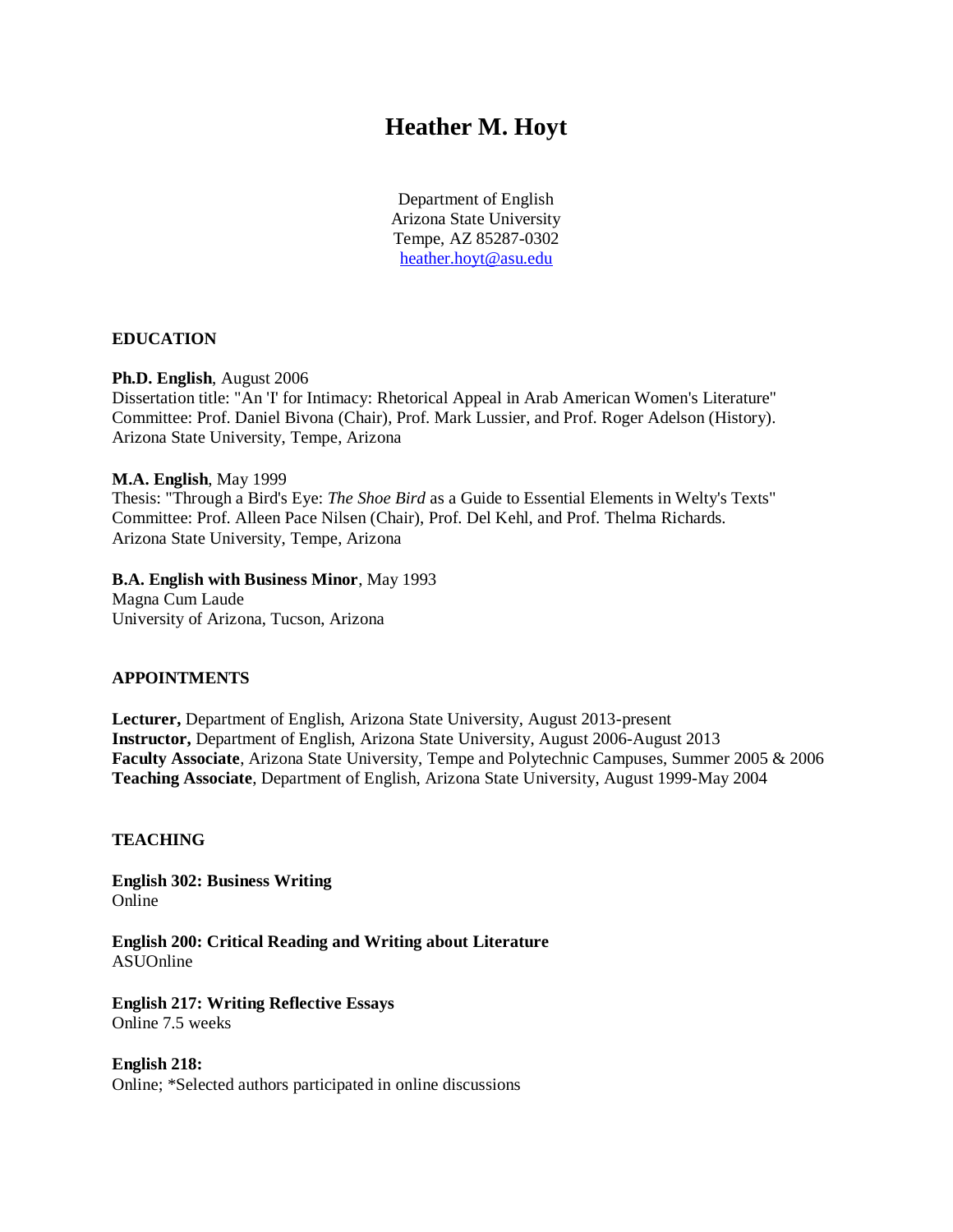**English 301: Writing for the Professions**

Face-to-face, hybrid

**English 394: Travel Writing in Italy** Special topics course for ASU's Florence Summer Study Abroad Program

#### **English 364: Women in Literature**

Online; \*Selected authors participated in online discussions.

**English 394: Arab Women Authors** Online, hybrid, Face-to-face; \*Selected authors participated in online discussions.

## **English 194: First-Year Composition for Learning Communities**

For "Sex, Society, & the Media" Learning Community

**English 101: First-year Composition** Face-to-face, Hybrid

**English 101 in Learning Community, "War, Culture, and Memory "**  With Prof. Keith Miller; course integrated with History, Political Science, and Religious Studies

**English 102: First-Year Composition** Face-to-face, Hybrid

**English 107: First-year Composition for International Students**

**English 222 Online: Survey of British Literature II**  Developed and facilitated first iCourse sections.

**English 332: Major American Novels** Online, Face-to-face

**English 352: The Short Story**

#### **CURRICULUM DEVELOPMENT**

**Curriculum Designer:** Appointed to redesign ENG 302: Business Writing onground & iCourse curriculum & develop a new O-course at the request of the W. P. Carey School (WPC). Working in collaboration with WPC deans & chair of their Undergraduate Curriculum Committee, April 2016 present.

#### **HONORS THESIS COMMITTEES, STUDENT MENTORING, & PEER MENTORING**

**Reader,** Honors Thesis Committees for students of English, the W.P. Carey School of Business, the School of Global Studies & the College of Engineering. Spring 2007-present.

Gergey Moussa, Biomedical Engineering, Projected defense Fall 2017 Sophia McGovern, School of Global Studies, November 2015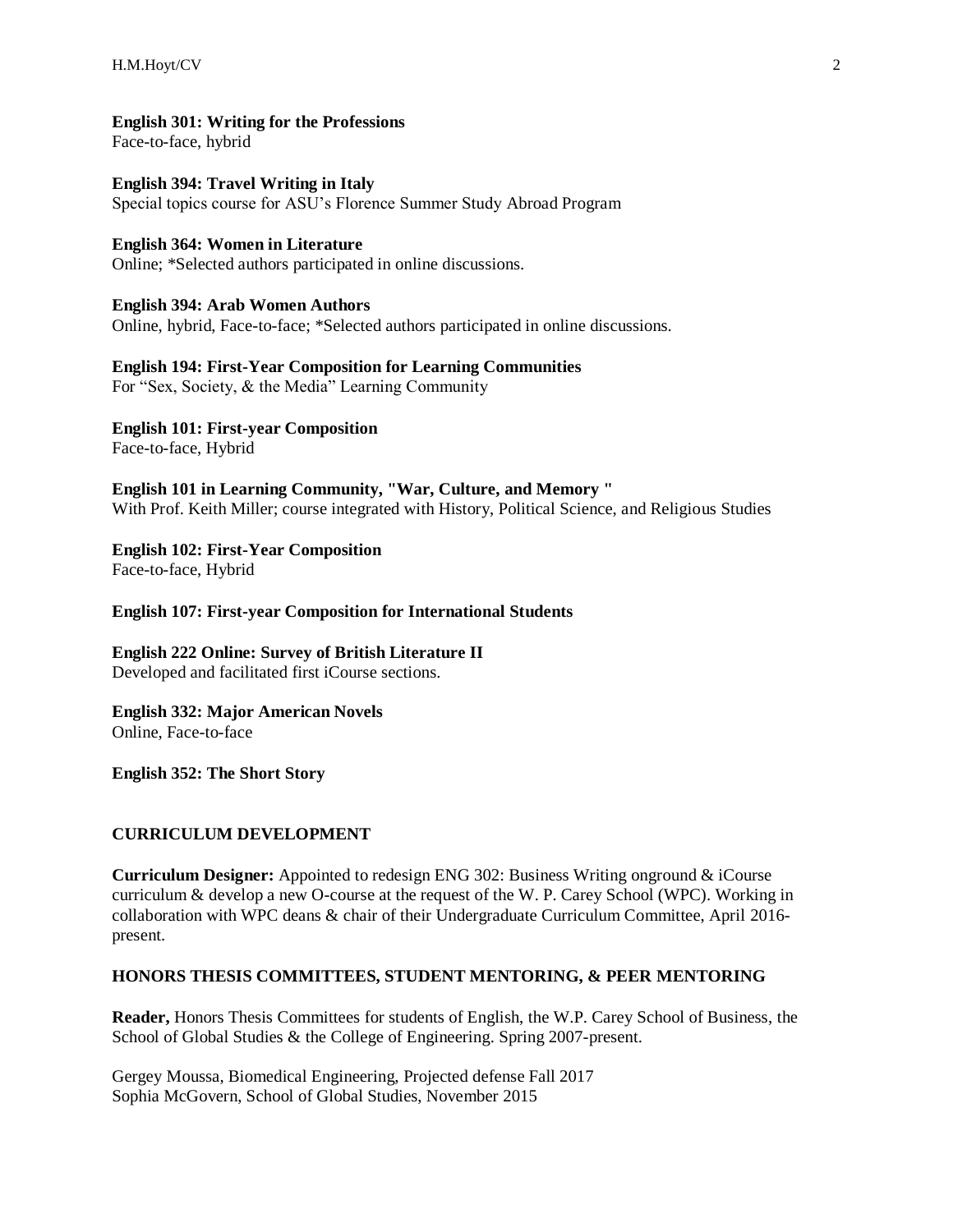Jerasimos Moschonas, English, April 2015 Todd Van Duzer, Business (Marketing), November 2012 Samantha Velez, English, April 2012 Morgan Day, English, November 2011 Gabrielle Delmer, English, April 2011 Charles D'Ardenne, English, April 2011 Matthew Parker, English, April 2007

**Honors Contracts Trent Teixeira, Online ENG 302: Business Writing, Fall 2016 James Cannella, Online ENG 302: Business Writing, Fall 2016 Alex Garcia, Online ENG 302: Business Writing, Spring 2016 Todd Van Duzer, ENG 302: Business Writing, Fall 2011**

**Mentor**, M.A. and Ph.D. candidates outside the US requesting mentoring on their projects in Arab and Arab American studies. 2006-present.

**Peer Mentor:** Provided 14+ hours of training for an Instructor new to online teaching. Gave assistance with Blackboard set up & practice with various tools, as well as feedback on assignment design, course schedule, supplemental materials, textbook choices, & discussion board facilitation. October-December 2016

#### **PUBLICATIONS**

"Teaching from Cover to Cover: Arab Women's Novels in the Classroom." *The Edinburgh Companion to the Arab Novel in English: The Politics of Anglo Arab and Arab American Literature and Culture*. Nouri Gana, Ed. Edinburgh UP: 2013. 405-25.

"Engaging the Middle East: A Literary Experience." *ASU Insight*, June 2011 and ASU's Project Humanities website, June 2011.

"Welty's Texts for Children and Adults." *The Eudora Welty Review*. Vol I, No. 1. (By editor's invitation.) Summer 2009.

Review of *Under the Persimmon Tree*, by Suzanne Fisher Staples. *Journal of Adolescent & Adult Literacy*. December 2005.

"The Mediating Voice of Humor: Welty's Texts for Children and Adults." *Eudora Welty Newsletter*, Winter 2005. Vol. XXIX No.1. (10-15).

Review of *Story Time*, by Edward Bloor. *Journal of Adolescent & Adult Literacy*. March 2005.

Review of *The Shadows of Ghadames*, by Joelle Stolz. Catherine Temerson, Trans. *Journal of Adolescent & Adult Literacy*. February 2005.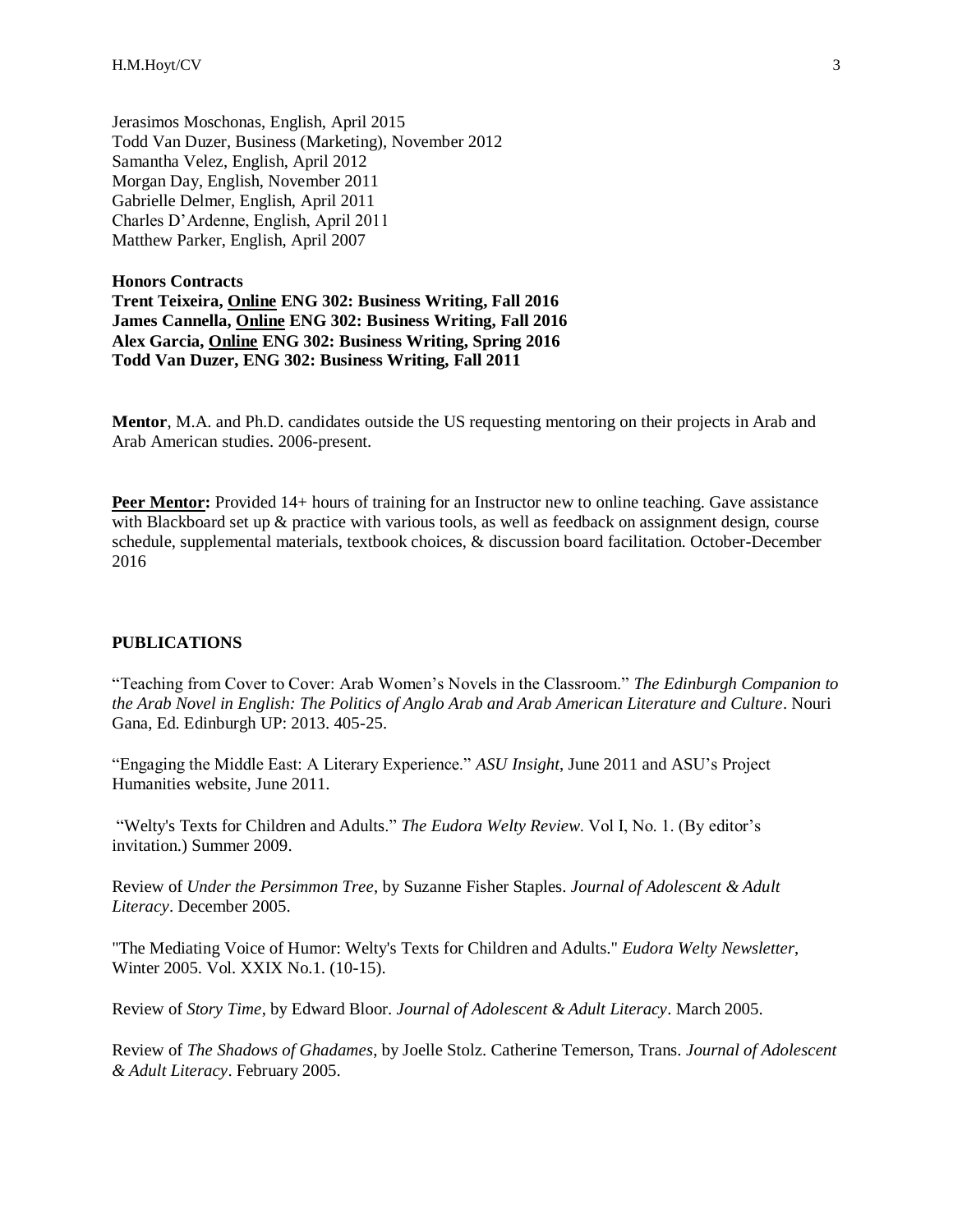Review of *Blushing: Expressions of Love in Poems & Letters,* by Paul B. Janeczko (Ed.). J*ournal of Adolescent & Adult Literacy*, December 2004/January 2005.

"Eating through Imaginary Borders." *Eating Power*. The New School University. December 2004. (31- 33).

Review of *Refugee Boy*, by Benjamin Zephaniah. *Journal of Adolescent & Adult Literacy*. September 2004.

Essay for Editor's Forum: What is Arab American literature? *RAWI: Radius of Arab American Writers Newsletter*. Spring 2004.

"*The St. Martin 's Guide to Writing* in the ESL Classroom." (review). *inReview*. Arizona State University: Tempe , Arizona. November 2003. [http://www.asu.edu/inreview](http://www.public.asu.edu/~hhoyt/%3Cfont%20face=%22Verdana,%20Arial,%20Helvetica,%20sans-serif%22%3Ehttp:/www.asu.edu/inreview%3C/font%3E) .

#### **WORK IN PROGRESS**

"'Eat This. It's Good for You!' Rhetoric of Food as Medicine in Cotemporary Women's Magazines."

"Cyber-Mentoring: Connecting with Students Globally and Locally."

"Arab Women's Texts in the Classroom: Student Expectations and Experiences."

"Meeting Wealhtheow, Consort/Queen/Wife? The Power of Translation over Representation."

#### **CONFERENCES & PRESENTATIONS**

#### **International & National:**

- 1. Symposium on Second Language Writing, October 2016, Arizona State University, Tempe, AZ. (Attended sessions about supplemental resources to aid L2 students, particularly in ENG 302.)
- **2.** "Lammas Day Bread and Fairy Bread: From Celebration Foods to Protection Charms," with Judith Lanzendorfer, University of Findlay. The Spiritual Fantastic: When Spiritual Need Meets Secular Lore in the Middle Ages and Early Modern Period. American Folklore Society Annual Conference 2015, October 2015, Long Beach, CA.
- **3.** TESOL (Teaching English as a Second Language) Annual Convention 2015, Toronto, Canada. March 2015. **(**Attended sessions on Teaching Business Writing for L2 Students.)
- 4. The 2013 Annual Convention Conference on College Composition and Communication (CCCC), March 2013, Las Vegas, Nevada. (Attended workshops & panels on teaching methods.)
- 5. Middle East Studies Association (MESA) Conference, November 2012, Denver, Colorado. (Member of committee to establish the Arab American Studies Association as an affiliate of MESA.)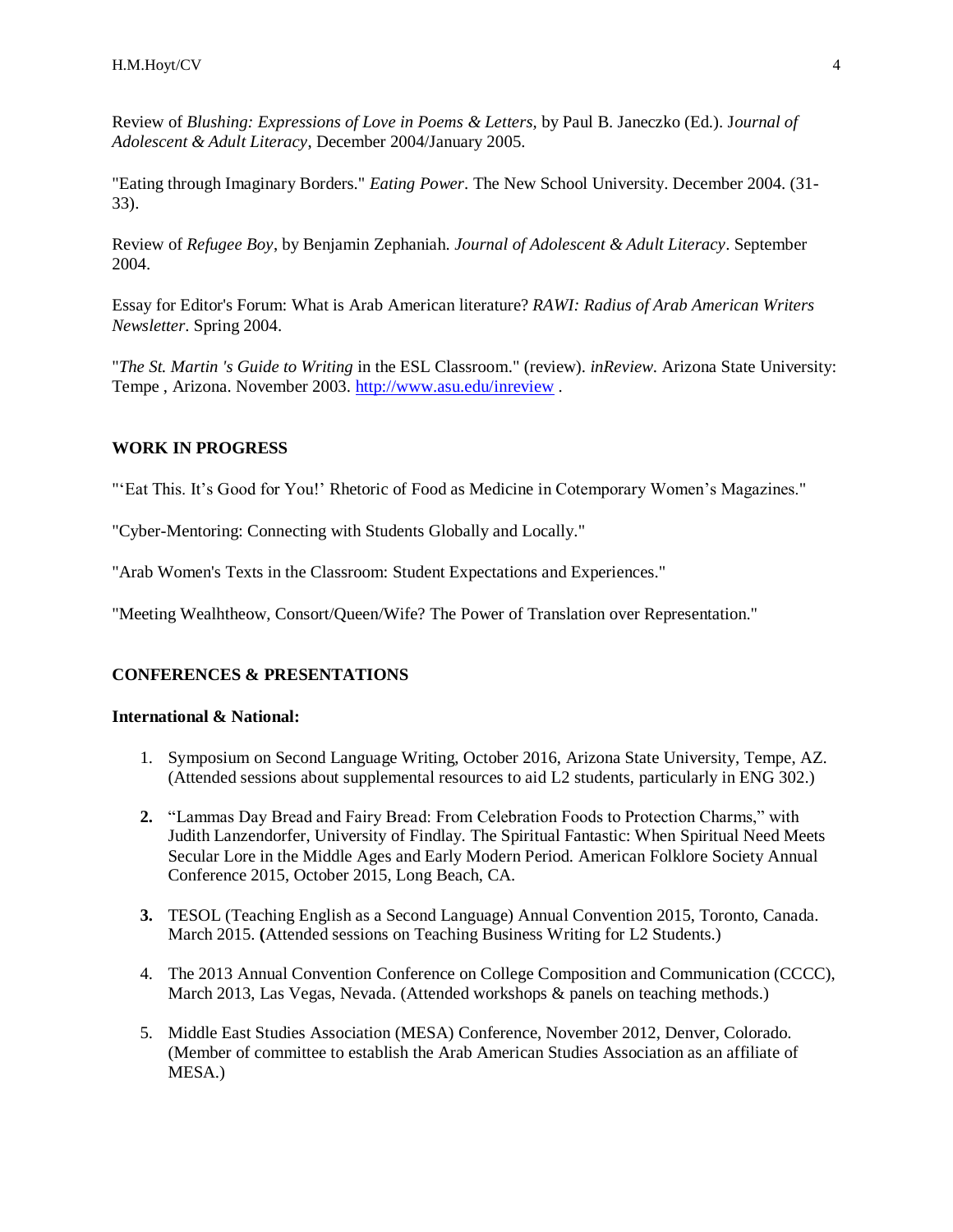- 6. American Folklore Society Conference, October 2012, New Orleans, Louisiana. (Attended sessions on communities of discourse, which informed composition teaching.)
- 7. "Kneading Culture: Bread in Arab-American Women's Writing." American Folklore Society Conference, October 2011, Bloomington, Indiana.
- 8. "Defusing Tensions, Disarming Readers: Humor in Arab-American Women's Literature" for Arab Culture in the U.S. section of the Popular Culture Association/American Culture Association National Conference, April 2011, San Antonio, Texas.
- 9. American Folklore Society Conference, October 2010, Nashville, Tennessee. (Attended sessions to develop Business culture and discourse materials, as well as meet with fellow scholars of Arab cultures to plan future sessions.)
- 10. "From Tribes to Tourists: The Camel as Site of Cultural Change in the Middle East." American Folklore Society Conference, October 2009, Boise, Idaho.
- 11. "Sharing Virtual Meals and Cultural Appreciation: Rhetorical Appeals of Arabic Foodlore on the Internet." American Folklore Society Conference, October 2008, Louisville, Kentucky.
- **12.** "Sparrow Sings in Arabic: Humor and Teaching in Jordanian Folksong." American Folklore Society/ Association Canadienne d'ethnoligie et de folklore, October 2007, Quebec, Canada.
- 13. "Cover Girls and Catch Words: Packaging Arab Women's Novels in English." RAWI's second international conference on Arab American Studies, May 2007, Dearborn, Michigan.
- 14. "When Sex Meets Irony: Humor in Mohja Kahf's Works." RAWI's second international conference on Arab American Studies, May 2007, Dearborn, Michigan.
- 15. "Testifying and Demystifying: Suheir Hammad's Poetry as Activism." 122nd Modern Language Association Convention, December 2006, Philadelphia, Pennsylvania.
- 16. "Who's in the Classroom? Teaching Arab American Literature," Presenter & Session Coordinator. RAWI: Radius of Arab American Writers international conference, "Kallimuna— Speak to Us," June 2005, Hunter College, New York, New York.
- 17. "Meeting Wealhtheow, Consort/Queen/Wife? The Power of Translation over Representation." 37th International Congress on Medieval Studies, May 2002, Kalamazoo, Michigan.

#### **Regional & Local:**

- 1. "Honors Contracts: Engaging Creative Pedagogy & Student Interests" Roundtable Discussant & Organizer. ASU Composition Conference, February 2016, Tempe, Arizona.
- 2. "Rhetorical Concepts in Workplace Writing Classes," Roundtable Discussant & Organizer, ASU Composition Conference, February 2015, Tempe, Arizona.
- 3. "Analyzing ASU's Public Image in ENG 302." Challenges in Workplace Writing: Shaping an Online Presence, Solving Business-specific Problems, and Promoting Innovative Ideas. ASU Composition Conference, April 2014, Tempe, Arizona.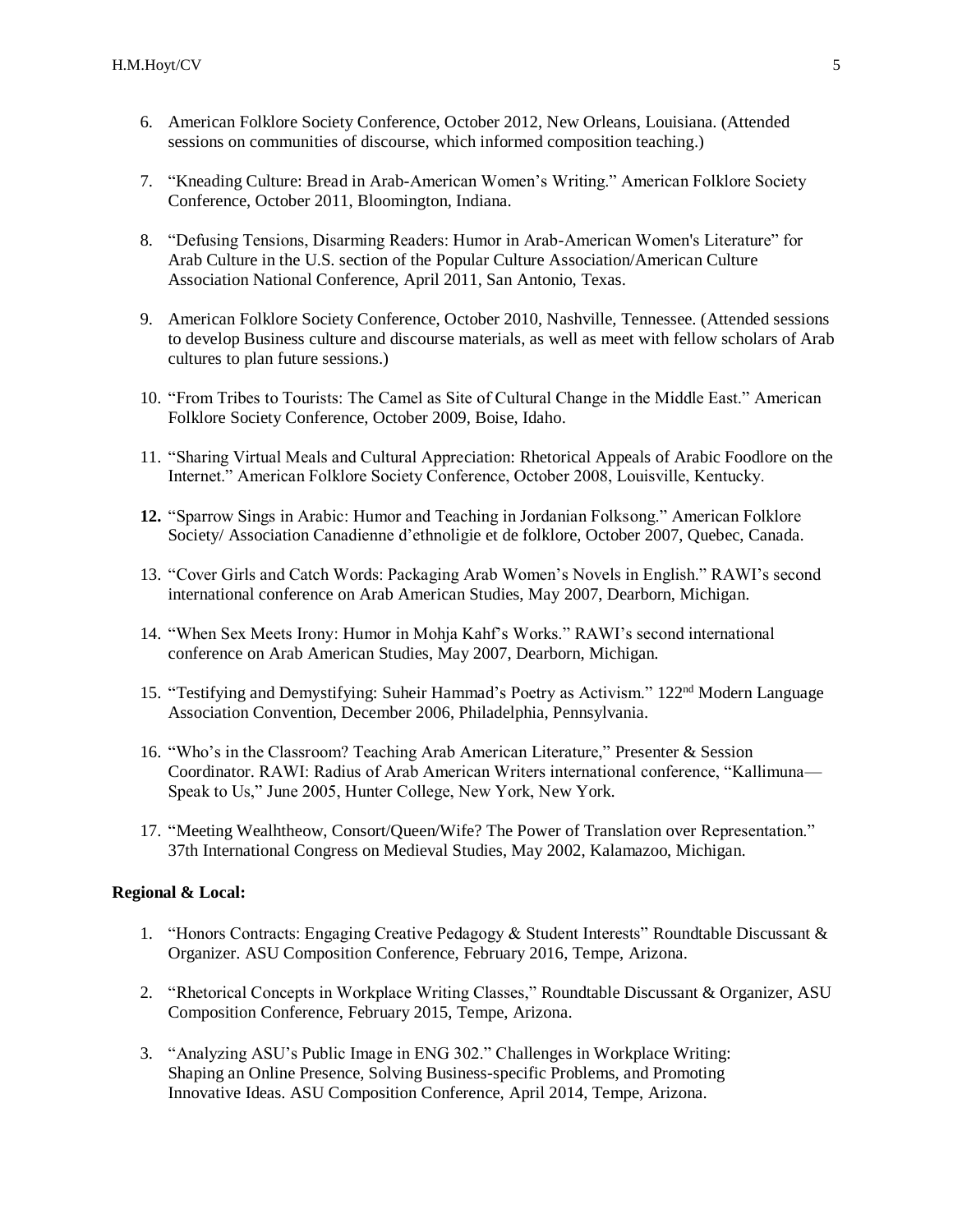- 4. 35th Meeting of the Southwest Popular Culture/American Culture Association, February 2014, Albuquerque, New Mexico. (Attended sessions on integrating pop culture in the composition classroom, as well as sessions for Arab Culture in the US section.)
- 5. "Online Strategies for ENG 302," Online and Hybrid Composition Instruction II, ASU Composition Conference, April 2013, Tempe, Arizona.
- 6. Panel Moderator, "Arab as the Other" for Arab Culture in the U.S. section of the 34<sup>th</sup> Meeting of the Southwest/Texas Popular Culture & American Culture Association, February 2013, Albuquerque, New Mexico.
- 7. "Retention and Persistence: Strategies That Promote Student Success." Roundtable Discussant for ENG 302: Business Writing. 2012 ASU Composition Conference, February 2012, Tempe, Arizona.
- 8. "Designing and Facilitating Effective Teams in ENG 302." 2011 ASU Composition Conference, February 2011, Tempe, Arizona.
- 9. "Bringing the Real World to Class: Industry Journals and Business Writing." 2010 ASU Composition Conference, February 2010, Tempe, Arizona.
- 10. "The Continuing Allure of Arab Authors: Recent Publications in Fiction & Memoir."  $30<sup>th</sup>$  Annual Meeting of the Southwest/Texas Popular Culture/ American Culture Associations, February 2009, Albuquerque, New Mexico.
- 11. "Views of 'New' Spaces: Recording Your Travels." Effective Use of Journaling/ Writers' Notebooks. 2009 ASU Composition Conference, February 2009, Tempe, Arizona.
- 12. "American Students Abroad: Humor in Creative Nonfiction." Creative Writing/ ENG 217. 2009 ASU Composition Conference, February 2009, Tempe, Arizona.
- **13.** "How to Lead Effective Online Discussions." ASU Composition Conference, March 2008, Tempe, Arizona.
- 14. "Intimate Voices of the Middle East: Naomi Shihab Nye's Works for Young Readers." 61st Annual Rocky Mountain MLA Convention, October 2006, Tucson, Arizona.
- 15. Co-coordinator with Area Chair for "Arab Culture in the US." 27th Annual Meeting of the Southwest/Texas Popular Culture/ American Culture Associations, February 2006, Albuquerque, New Mexico.
- 16. "Signifyin(g) toward Cultural Hybridities: Humor and Metaphor in Mohja Kahf's Poetry" for panel on Arab Culture in the U.S. : Hybridity, Intertexuality, and Literature. 27th Annual Meeting of the Southwest/Texas Popular Culture/ American Culture Associations, February 2006, Albuquerque, New Mexico.
- 17. "Food Literacies in the Diaspora of Arab Women, or How Foodways Relate to Our Cultural Literacies." Western States Rhetorics and Literacies Conference, October 2004, Arizona State University, Tempe, Arizona.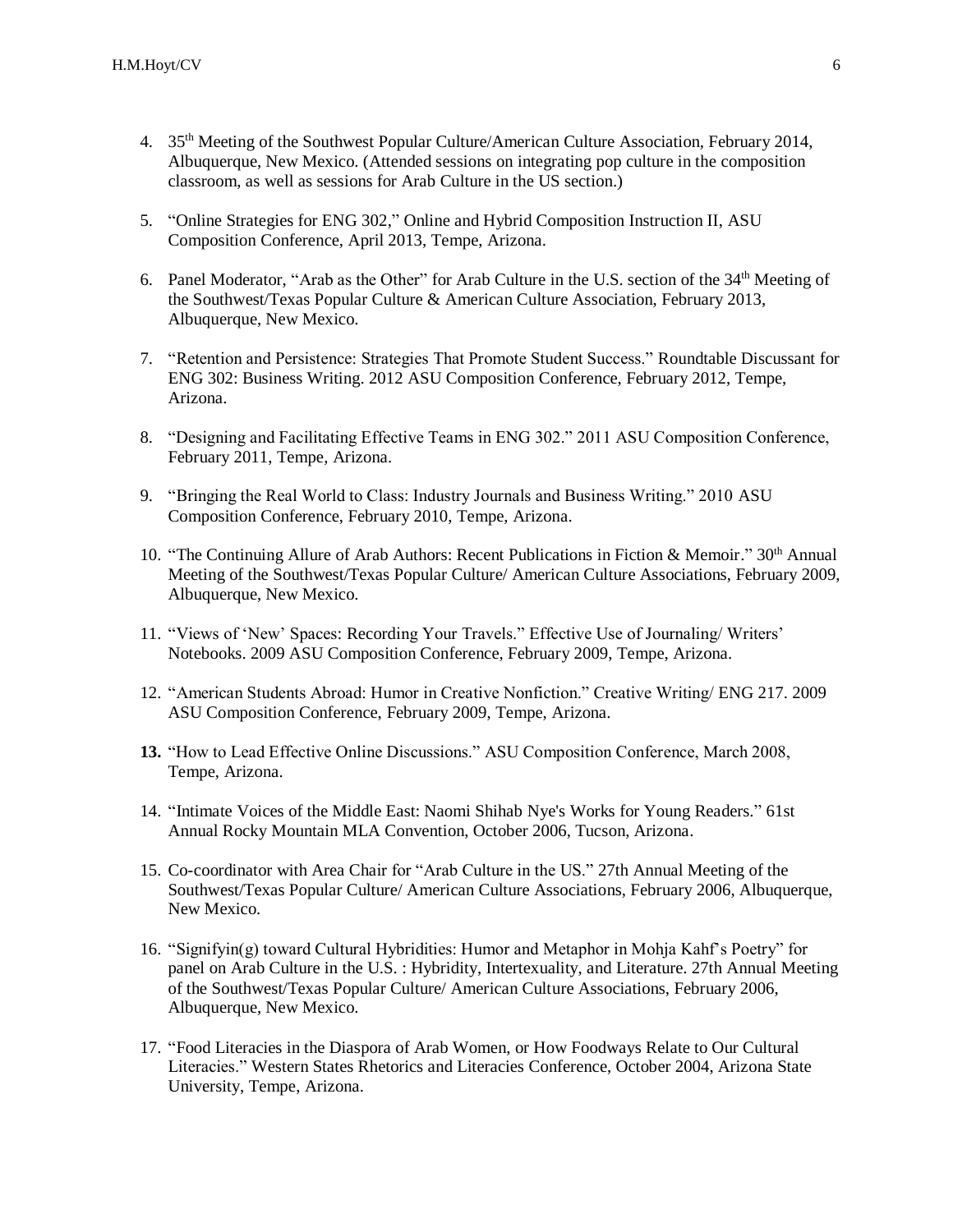- 18. Co-Presenter with Lutfi M. Hussein, Perspectives on the Middle East with focused segment on Jordan. Presented by invitation for The Lofy Group, May 15, 2003, Scottsdale, Arizona.
- 19. Panel Designer and Chair, "Discursive Constructions of the Middle East since the Mid-20th Century." Rocky Mountain MLA, October 2002, Scottsdale, Arizona.
- 20. "Marketing *A Bedouin Boyhood*" Rocky Mountain MLA, October 2002, Scottsdale, Arizona.
- 21. "'Speak in Your Own Language': Competing Contexts in *The Female Quixote*." WSECS Conference, February 2001, Tempe, Arizona.
- 22. "The Mediating Voice of Humor: Welty's Texts for Children and Adults." ASU Southwest Graduate Literature Symposium, March 2000, Arizona State University, Tempe, Arizona.
- 23. "Inside the House: Pater and Poe's Metaphorical Imagery." 21st Annual Meeting of the Southwest/Texas Popular Culture/ American Culture Associations, February 2000, Albuquerque, New Mexico.

#### **Professional Development Workshops**

Certificate, Boot Camp for Teaching Online, ASUOnline, Oct. 27-Nov. 7, 2014.

Teaching ENG 301/302 with Social Media in Mind, Professional Writing Faculty Workshop, ASU Writing Programs, February 2014.

Digication Training Workshop, ASU Writing Programs, February 2014.

Developing Assignments and Teaching Resources for ENG 301 & 302, Professional Writing Faculty Workshop, ASU Writing Programs, September 2013.

#### **SERVICE & ENGAGEMENT**

**Coordinator, Workplace Writing**. Lead convocation breakout sessions, respond to instructors' questions and suggestions, propose ideas to improve curriculum and support for teachers. Fall 2013 present.

**Elected Member** (3-Year Term)**,** Quality of Instruction Committee, College of Liberal Arts & Sciences. Fall 2015-present.

**Representative for ENG 302 teachers,** Task Force for Teaching L2 Students in ENG 302, ASU Writing Programs, Fall 2015-present.

**Reviewer,** Manuscript on Arab American women's literature for *Tulsa Studies in Women's Literature*, Dec. 2015.

**Member,** Research and Creative Activities Committee, Department of English, Fall 2015-present.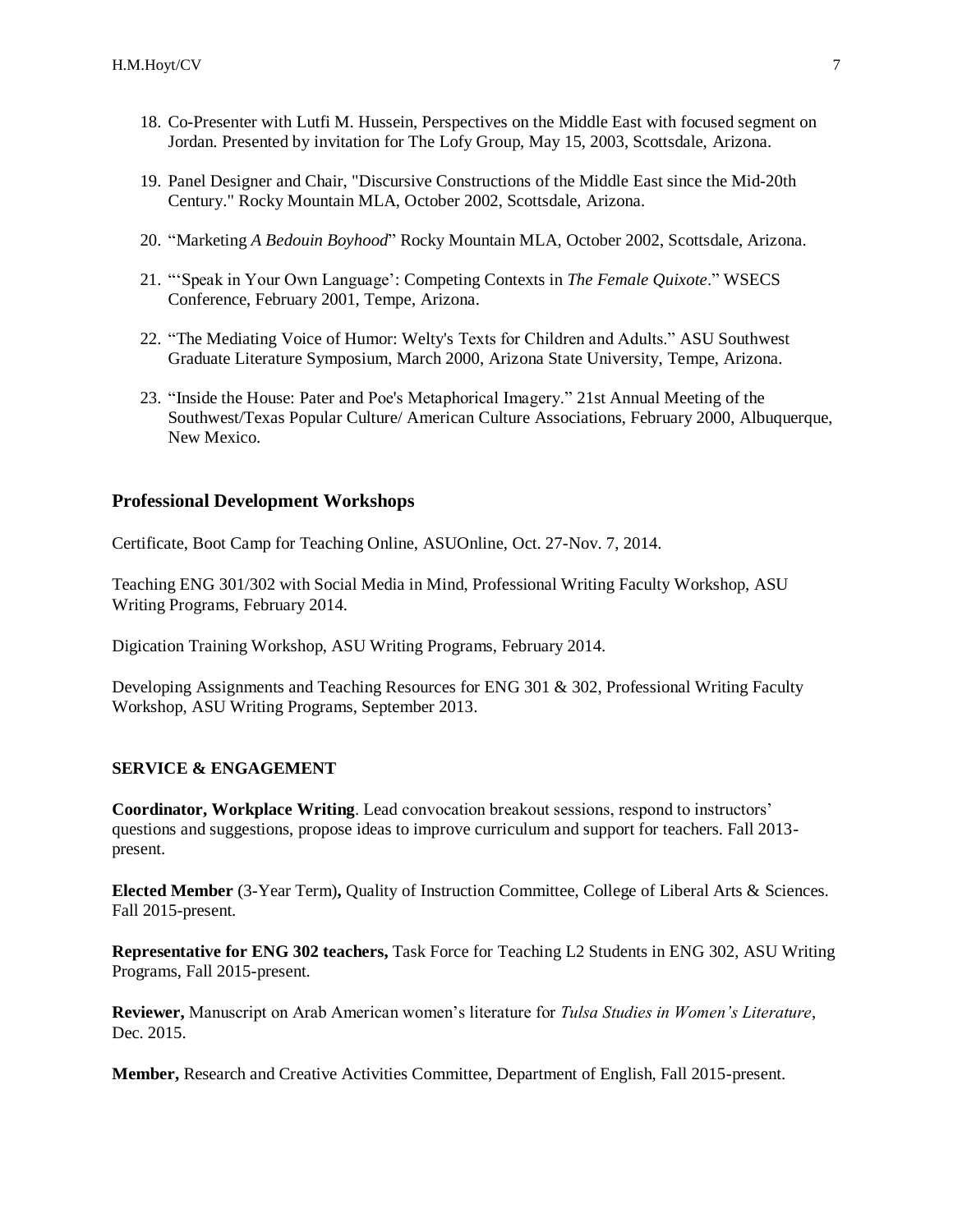**Co-Chair,** ASU Writers' Place Committee, Fall 2015-present.

**Reviewer,** Fiction, Poetry, and Nonfiction submissions to *Four Chambers*, literary magazine. May 2014 present.

**Facilitator**, Breakout Sessions on Professional Writing, ENG 301 & ENG 302, ASU Writing Programs Convocation Fall 2013-Fall 2016.

**Judge**, Student essay submissions for ASU Writers' Place Awards, Spring 2014-Spring 2016.

**Coordinator, Workplace Writing Faculty Development,** Design, coordinate, and facilitate workshops, and related faculty development events. Fall 2013-Spring 2015.

**Chair,** Workplace Writing Committee, Fall 2014-Spring 2015.

**Co-Coordinator,** Writing Teachers Brown Bag Discussions, forums addressing current issues in composition pedagogy, Fall 2014-Spring 2015.

**Member,** Department of English Curriculum Taskforce, Fall 2014-Spring 2015.

**Writer**, Department of English Newsletter Committee. Fall 2011-Spring 2014.

**Contributing Member**, ASU Writing Programs' Committee for Innovation in Online Teaching (CIOT). Fall 2012-Spring 2013.

**Co-Facilitator,** Teaching Strategies for Engaging Online Students workshop, with Kathleen Hicks. ASU Writing Programs. Fall 2012 & Spring 2013.

**Guest Speaker,** ASU Writing Programs New FAs Orientation Session. Fall 2012.

**Representative for Department of English**, Provost's Advisory Committee on Full-Time Non-Tenure-Eligible Faculty at ASU. Fall 2007-Spring 2012.

**Contributing Member**, ASU Writing Programs ENG 302 Curriculum Committee. Fall 2009-Spring 2011.

**Co-Leader,** ASU Writing Programs Fall Convocation Breakout Session. August 2011.

**Obama Scholar Mentor**, ASU's Obama Scholars Program. Fall 2009-Spring 2011.

**Co-Leader,** Writing Programs' New Teacher Orientation for Instructors and FAs. August 2010.

**Contributing Member,** Department of English Homecoming Committee. Fall 2008-Spring 2010.

**Panel Chair** for WAC: The Building Course session for ASU Composition Conference. February 2010.

**Contributing Member**, ASU Writing Programs' First-Year Curriculum and Textbook Selection Committee. Fall 2006-Spring 2009.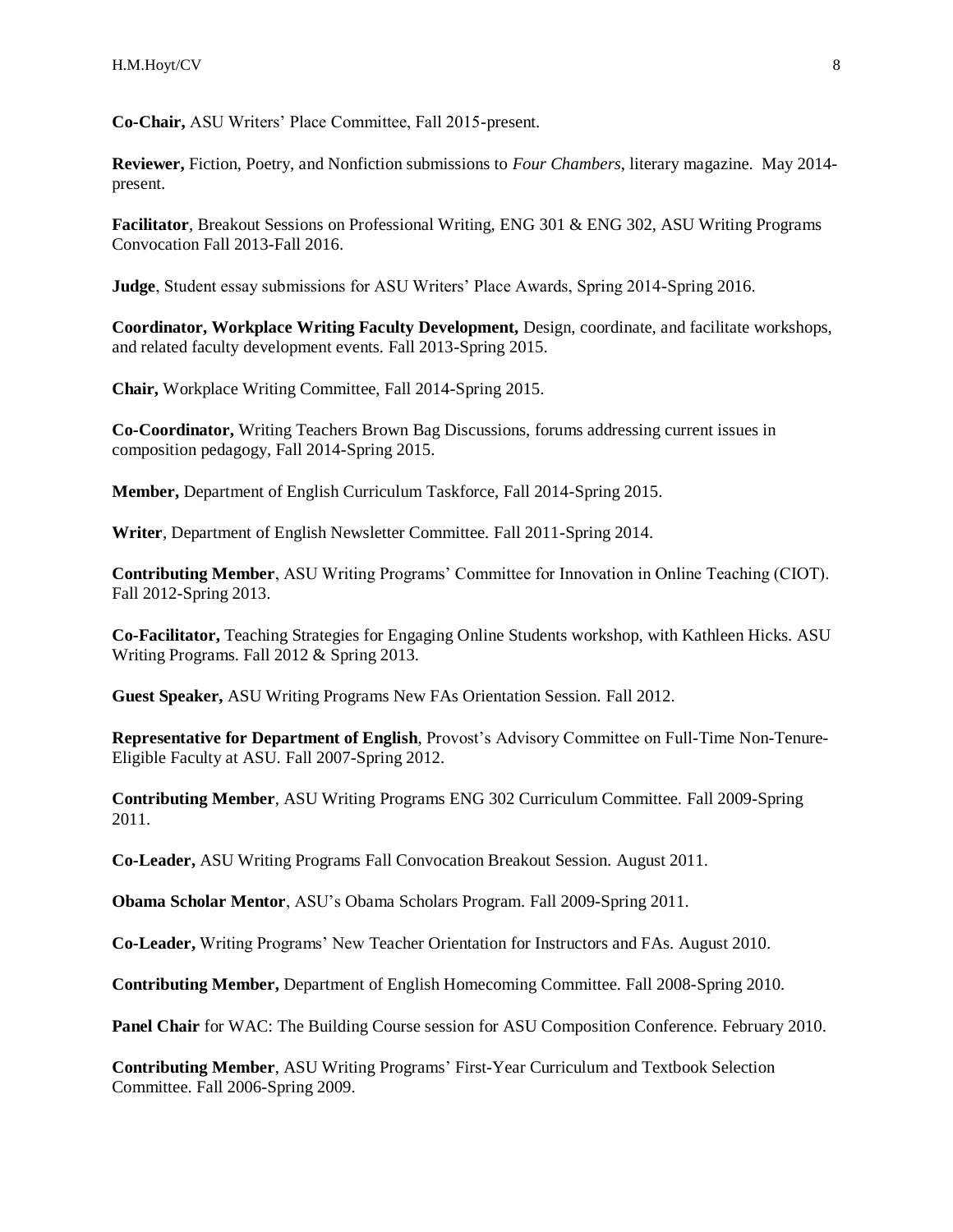**Judge** for WORD undergraduate creative writing contest. November 2008.

**Contributing Member**, ASU Department of English Public Relations and Outreach Committee. Fall 2006-Spring 2007.

**Sessions Coordinator** for Naomi Shihab Nye, award-winning Arab American writer of children's and adult literature at "Desert Nights, Rising Stars" writers' conference hosted by The Virginia G. Piper Creative Writing Center at Arizona State University, Tempe, Arizona. March 9-12, 2005.

**Co-Coordinator,** Visiting Lecture by award-winning Arab American author, Laila Halaby. Sponsored by ASU's Division of Graduate Studies and the Graduate Women's Association. August 3, 2004.

**Designer and Facilitator**, Graduate Women's Association Summer Reading Group. Developed companion Blackboard site and led discussion of Laila Halaby's award-winning novel, *West of the Jordan.* Summer 2004.

**Co-Designer and Co-Facilitator**, 3-day seminar for faculty developing and teaching in Learning Communities for ASU's College of Liberal Arts & Sciences. Seminar planned and facilitated in conjunction with the Center for Learning & Teaching Excellence. May 2004.

**Facilitator**, CLAS Learning Communities TA & Faculty online discussion forums to reflect on pilot year experiences in Learning Communities at ASU. Spring 2004.

**Co-Chair for Graduate Student Colloquium Series,** sponsored by ASU's Department of English & GSEA. 2003-2004.

**Guest Speaker** on Panel of Experienced TAs for ASU Writing Programs' New TA Training Seminar. August 2003.

**ABOR Grant Reader/Evaluator** for tri-university Arizona Board of Regents (ABOR) project assessing the writing and outcomes of First-Year Composition. June 2003 and September 2003.

**Co-Designer** for themed, 12-unit cluster in pilot of ASU's Learning Communities project. Spring 2003- Summer 2003.

**Workshop Instructor**, Learning Communities faculty Blackboard workshops. March 2003.

**Fiction Editor**, Prentice Hall Creative Writing Contest. 1998-1999; 2003.

**Program Assistant** for "Ahlan wa Sahlan, Cultural Immersion Program for ASU Faculty and Staff." This program provided information about the Middle East to promote cultural, historical, and political awareness in the aftermath of September 11th. ASU. April, 2002.

#### **EDITING & PROJECT MANAGEMENT EXPERIENCE**

#### **Manuscript Reviewer**, 1997-present

Review creative manuscripts by Arab American writers and scholarly manuscripts about Arab and Arab American themes. Example of Published MS.: Noble, Frances Khirallah. *The New Belly Dancer of the Galaxy*. Syracuse University Press, 2008. Also review manuscripts for college Composition and Literature texts, including children's and adolescent literature, and adult education. Example of Published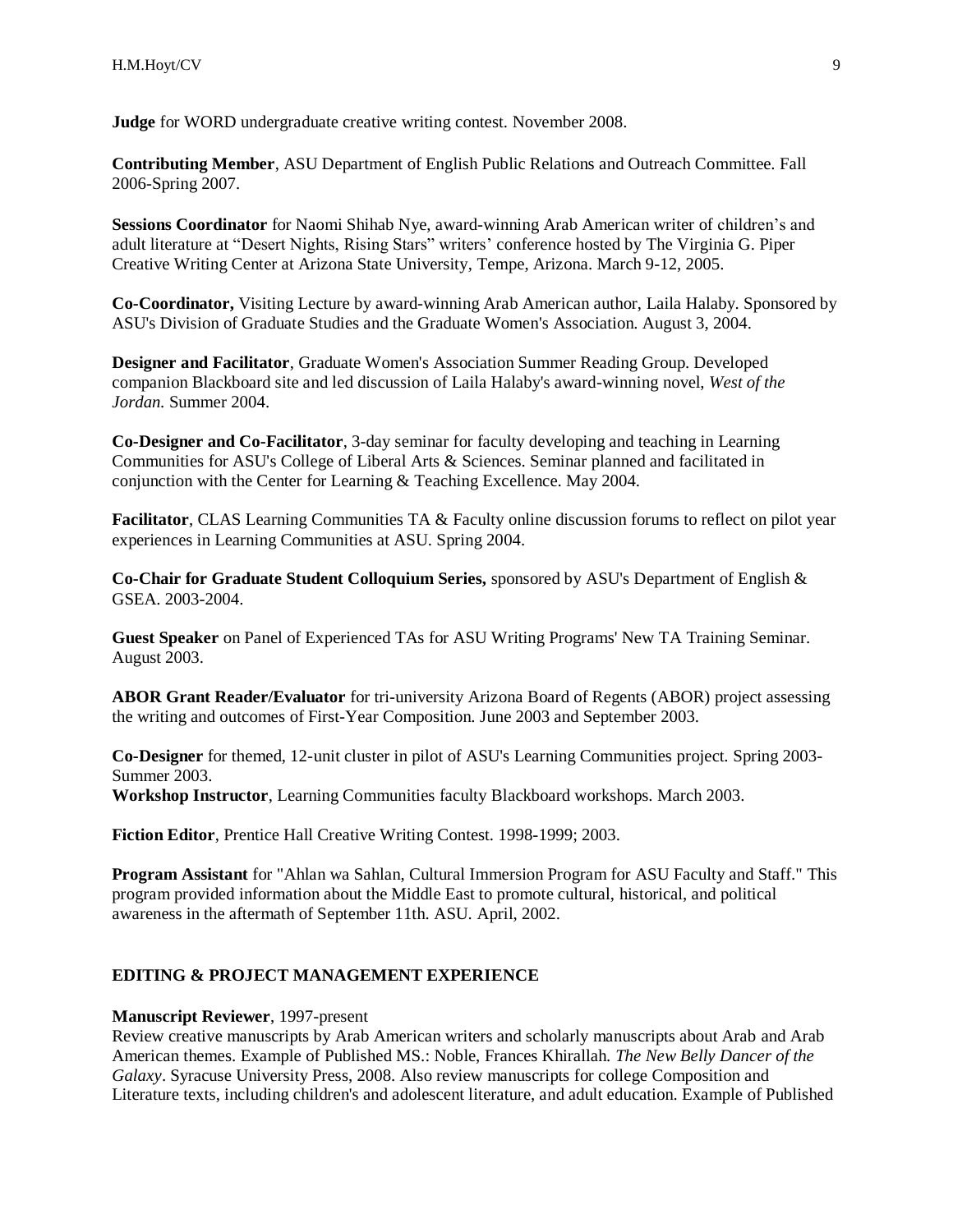MS.: Griffith, John W. and Charles H. Frey. *Classics of Children's Literature.* 5th Ed. Prentice Hall: Upper Saddle River, 2000.

## **Developmental Editor** (freelance), 1997-2007

Designed college texts and supplemental materials (CDs, websites, instructors' manuals) for a variety of disciplines including English Composition and Literature, Adult Education, Business Management and Technology, Mathematics, Biology, and Project Management. Collaborated closely with authors, schools, and acquisitions editors during the text development process to determine appropriate content, audience needs, and marketing strategies. Example: James, Missy and Alan P. Merickel. *Reading Literature and Writing Argument*. Prentice Hall: Upper Saddle River, 2002.

## **Project Manager** (freelance), 1997-2007

Conducted extensive content and market research for college texts and online materials in subjects for Humanities, Business, and Adult Education programs. Developed reports and updated material for websites and CDs related to text revisions. Edited and managed curriculum development for General Studies. Negotiated textbook selection and contracts, including customized texts. Managed faculty development and pedagogy seminars to create new and revise existing courses and materials. Coordinated and conducted faculty and staff workshops and conferences.

#### **Copyeditor** (freelance), August 1997-2007

Edited manuscripts for textbooks in a range of subjects including Composition, Literature, Business and Technology, Communication, Life Sciences, Psychology, Mathematics, and Adult Education. Also edited dissertations, applied projects, and theses for various disciplines.

## **ACADEMIC ADMINISTRATIVE EXPERIENCE**

#### **Lead Faculty, College of Liberal Arts & Sciences Learning Communities**, Arizona State University, November 2006-January 2008.

Coordinated an instructional team to develop new freshman Learning Community, "Sex, Society, and the Media." Designed interdisciplinary assignments and activities that facilitated critical synthesis of students' learning and helped build academic community among students and the instructional team. Assessed writing outcomes for the Learning Community.

#### **Program Coordinator**, **College of Liberal Arts & Sciences Learning Communities**, Arizona State University, July 2004-September 2005.

Coordinated with faculty the development, planning, and facilitation of interdisciplinary Learning Communities that satisfy General Studies requirements for undergraduates. Collaborated with the Division Dean to design and facilitate seminars for faculty developing and teaching in the learning communities. Surveyed and assessed outcomes of the students' Learning Communities experiences; assessment included writing goals and outcomes, first- and last-day surveys, and focus group interviews. Designed and facilitated undergraduate Peer Mentor program for Learning Communities students.

## **OTHER TEACHING EXPERIENCE**

#### **Business Writing Seminar Instructor**, State Farm Insurance, 1994-1996

Coordinated and facilitated 3-day professional writing seminars for various levels of corporate employees. (Concurrent with Underwriting position under Other Professional Experience.)